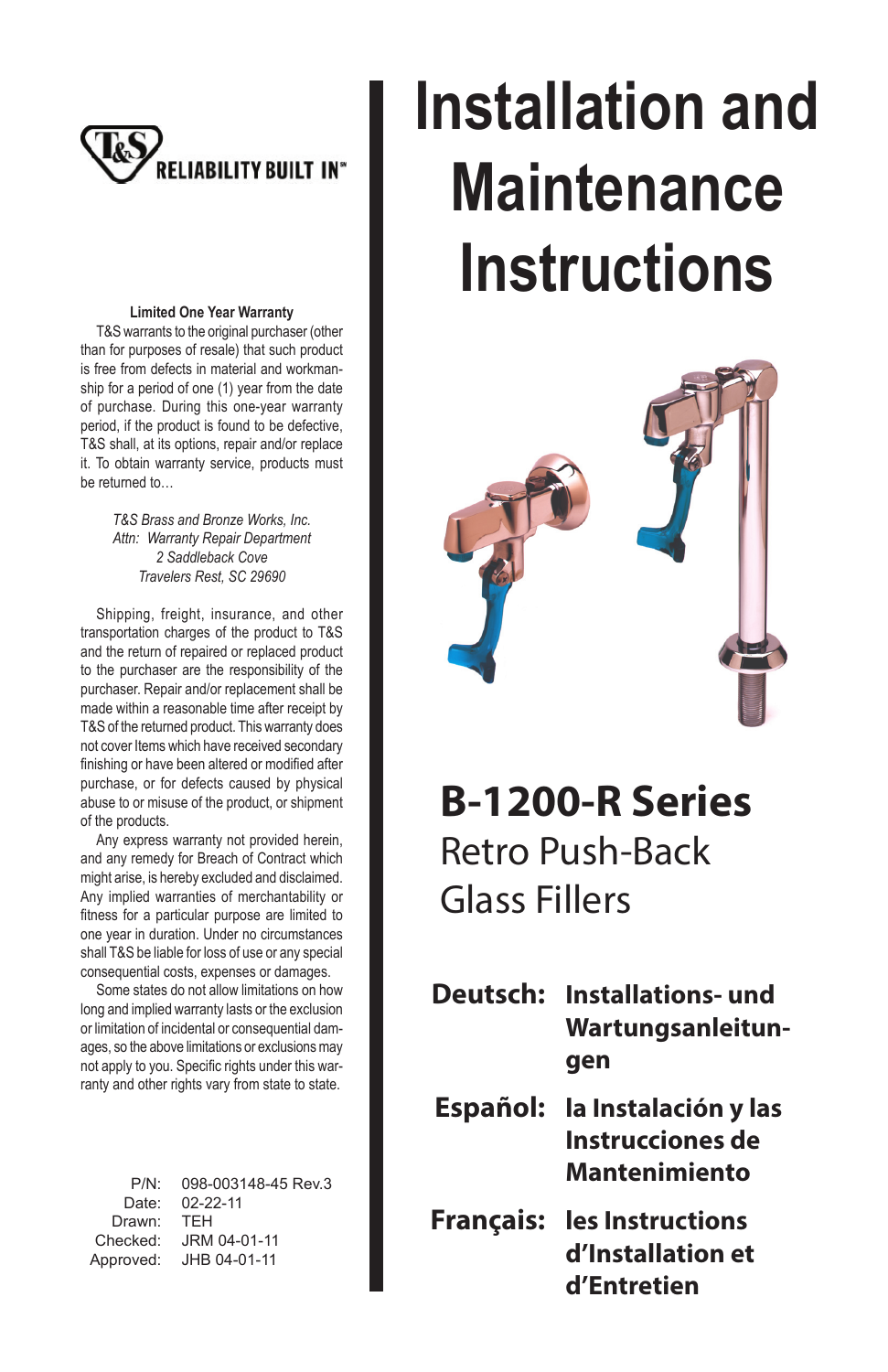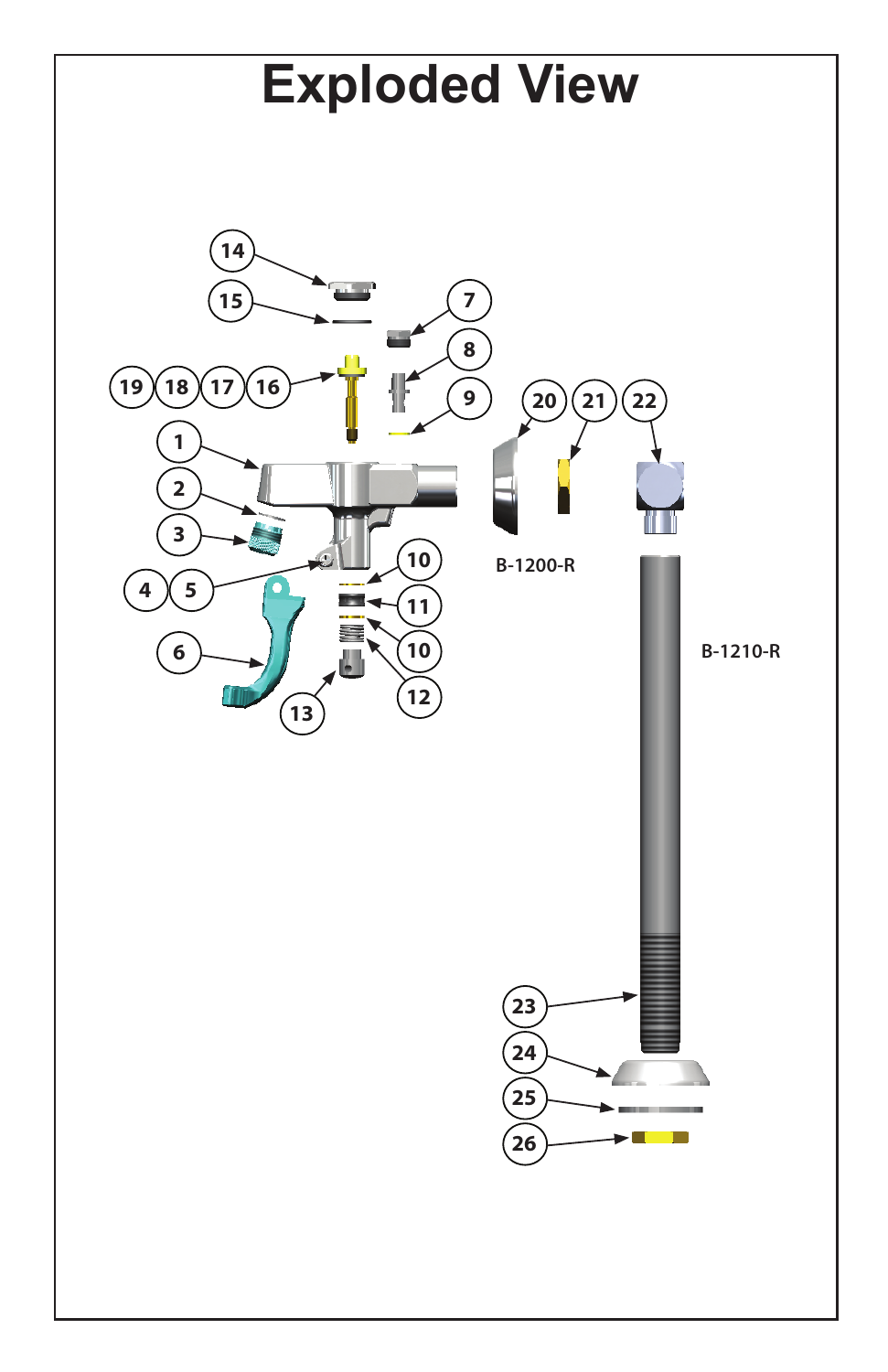## **Part Number Guide**

### **Retro Glass Filler Assemblies**

|        |            | Asm, Glass Filler (B-1200-R thru B-1210-R) |           |
|--------|------------|--------------------------------------------|-----------|
| 1      |            | Asm, Body - Glass Filler & Pin             | N/A       |
| 2      | $\pm$      | Washer                                     | 001030-45 |
| 3      | $\ddagger$ | Tip, Glass Filler                          | 003090-45 |
| 4      | $\ddagger$ | Screw, Handle                              | 003199-45 |
| 5      | $\pm$      | Nut, Handle                                | 003198-45 |
| 6      | $\ddagger$ | Lever Arm, Blue Lexan                      | 001145-45 |
| 7      |            | Nut, Volume Control                        | 000714-25 |
| 8      |            | Stem, Volume Control                       | 000834-25 |
| 9      |            | Washer, Volume Control                     | 001031-45 |
| 10     | $\pm$      | Washer, Bonnet                             | 000974-45 |
| 11     | $\pm$      | Packing Stem                               | 001100-45 |
| 12     | $\pm$      | Spring                                     | 000894-45 |
| 13     |            | Pushbutton                                 | 000752-25 |
| 14     |            | Hexcap                                     | 000623-40 |
| $15 +$ |            | O-Ring                                     | 001062-45 |
| 16     |            | Asm, Stem                                  | N/A       |
| 17     |            | Holder, Seat Washer                        | 000664-20 |
| 18     |            | Stem                                       | 000826-20 |
| $19+$  |            | Washer, Seat                               | 001094-45 |
| 20     |            | Flange (B-1200-R)                          | 000023-40 |
| 21     |            | Locknut (B-1200-R)                         | 000713-20 |
|        |            | (Items 22 thru 26 used on B-1210-R model)  |           |
| 22     |            | Pedestal Cube                              | N/A       |
| 23     |            | Pedestal - 8"<br>000425-40                 |           |
| 24     |            | Flange                                     | 000024-40 |
| 25     |            | Washer, Pedestal                           | 001033-45 |
| 26     |            | Locknut                                    | 002954-45 |

† Items included in B-1255 repair kit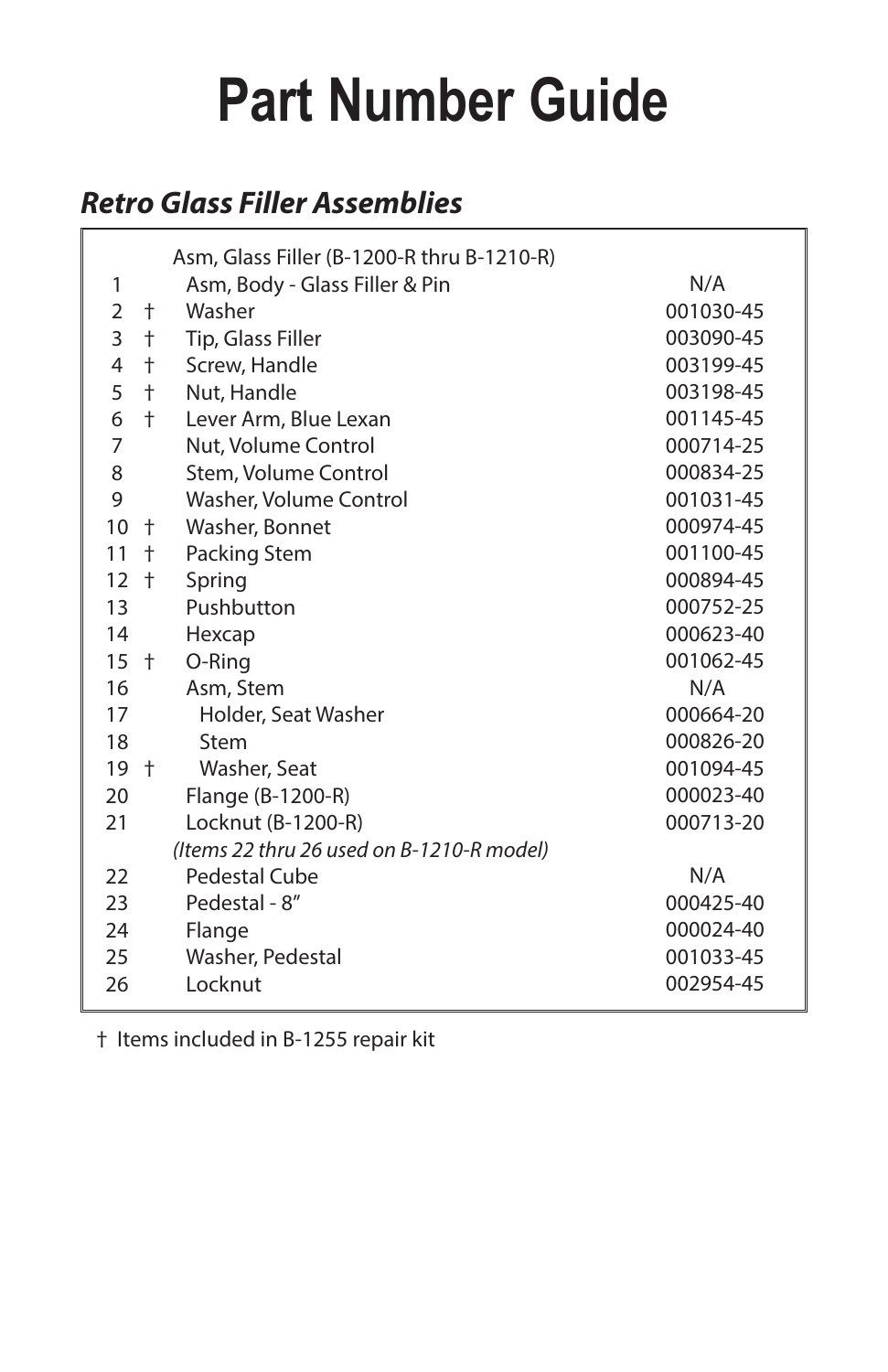### **General Instructions**

### **Installation: (B-1200-R)**

1. Turn off water supply and drain lines. Hand tighten no.**20** firmly against no.**1** and remove no.**21** from no.**1**.



2. Drill 7/8" hole in sheet metal. Insert no.**1** through hole and screw no.**21** on back of no.**1**, leaving no.**20** free to turn.

3. Apply teflon tape or pipe joint compound to threads of water supply line. Connect no.**1** to water supply line outlet, tightening as far as possible.

4. Tighten no.**20** and no.**21** so they are flush against surface of sink back.

5. Turn on water supply and check for leaks.

### **Flow Adjustment:**

**To adjust water flow, loosen no.7 with a wrench, then use screwdriver to turn no.8 to desired setting. Tighten no.7** when flow **adjustment is complete.**

### **Installation: (B-1210-R)**

1. Turn off water supply and drain lines.

2. Unscrew and remove no.**26** and no.**25** from no.**23**. Position no.**24** to cover threads of no.**23**.

3. Place no.**23** through 7/8" hole in countertop. Replace no.**25** and no.**26** onto no.**23** and tighten with a wrench at bottom side of countertop.



4. Screw no.**1** into no.**22** and tighten firmly.

5. Apply teflon tape or pipe joint compound to threads of no.**23**, connect to water supply line inlet.

6. Turn on water supply and check for leaks.

**To adjust water flow see flow adjustment note for B-1200-R model.**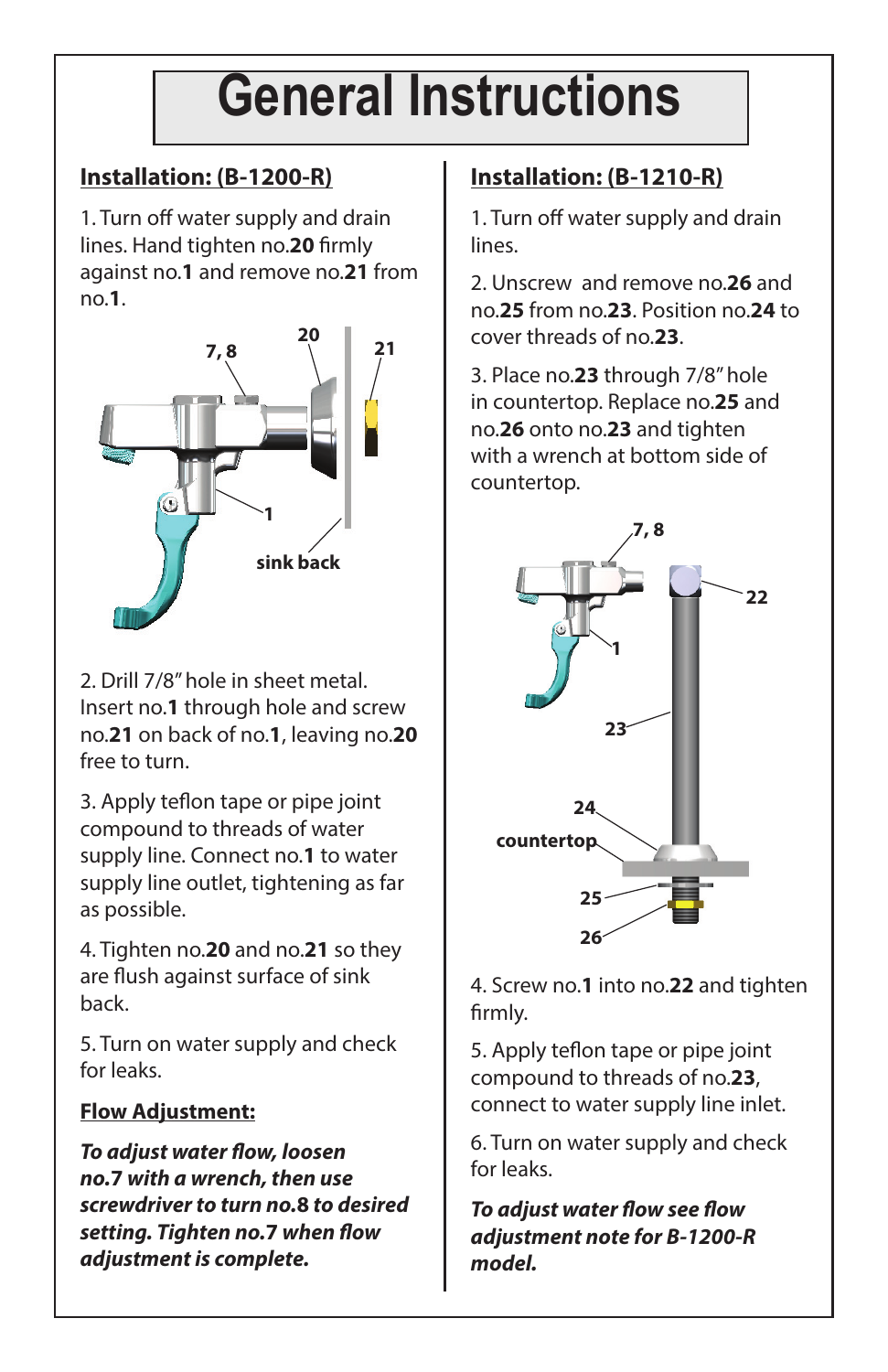### **Instrucciones Generales**

### **Instalación: (B-1200-R)**

1. Cierre la fuente principal de agua y desagüe las tuberias. Firmemente aprete a mano la parte No.**20** contra la parte No.**1** y remueva la parte No.**21** de la parte No.**1**.



2. Perfore un hueco de 2.5cm en el metal laminado, insarte la parte No.**1** a través del hueco y atornille la parte No.**21** en la parte posterior de la parte No.**1**, dejándo la parte No.**20** suelta para que gire.

3. Aplique cinta para rosca de tubería o compuesto de coyuntura a las roscas de las lineas de surtido. Conecte la parte No.**1** a la linea de surtido y aprétela a el máximo trayecto.

4. Aprete las partes No.**20** y No.**21** a medida de que estén a rás contra la parte de atrás del lavatorio.

5. Abra la fuente principal de agua e inspeccione por filtraciones.

#### **Ajuste De Volumen:**

**Para ajustar el volumen, afl oje la parte No.7 con una llave, luego utilize un destornillador para girar la parte No.8 al ajuste deseado. Aprete la parte No.7 cuando haya completado el ajuste del volumen.**

### **Instalación: (B-1210-R)**

1. Cierre la fuente principal de agua y desagüe las tuberias.

2. Destornille y remueva las partes No.**26** y No.**25** de la parte No.**23**. Posicione la parte No.**24** de modo que cubra las roscas de la parte No.**23**.

3. Coloque la parte No.**23** a través del hueco de 2 cm en el mostrador. Coloque de nuevo las partes No.**25** y No.**26** en la parte No.**23** y aprete con una llave por la parte posterior del mostrador.



4. Atornille la parte No.**1** entre la parte No.**22** y aprete firmemente.

5. Aplique cinta para rosca de tubería o compuesto de coyuntura a las roscas de la parte No.**23**, conecte a las lineas de surtido de agua.

6. Abra la fuente principal de agua e inspeccione por filtraciones.

Para ajustar el volumen, refiérase a la **nota en el modelo B-1200-R ajuste de volumen.**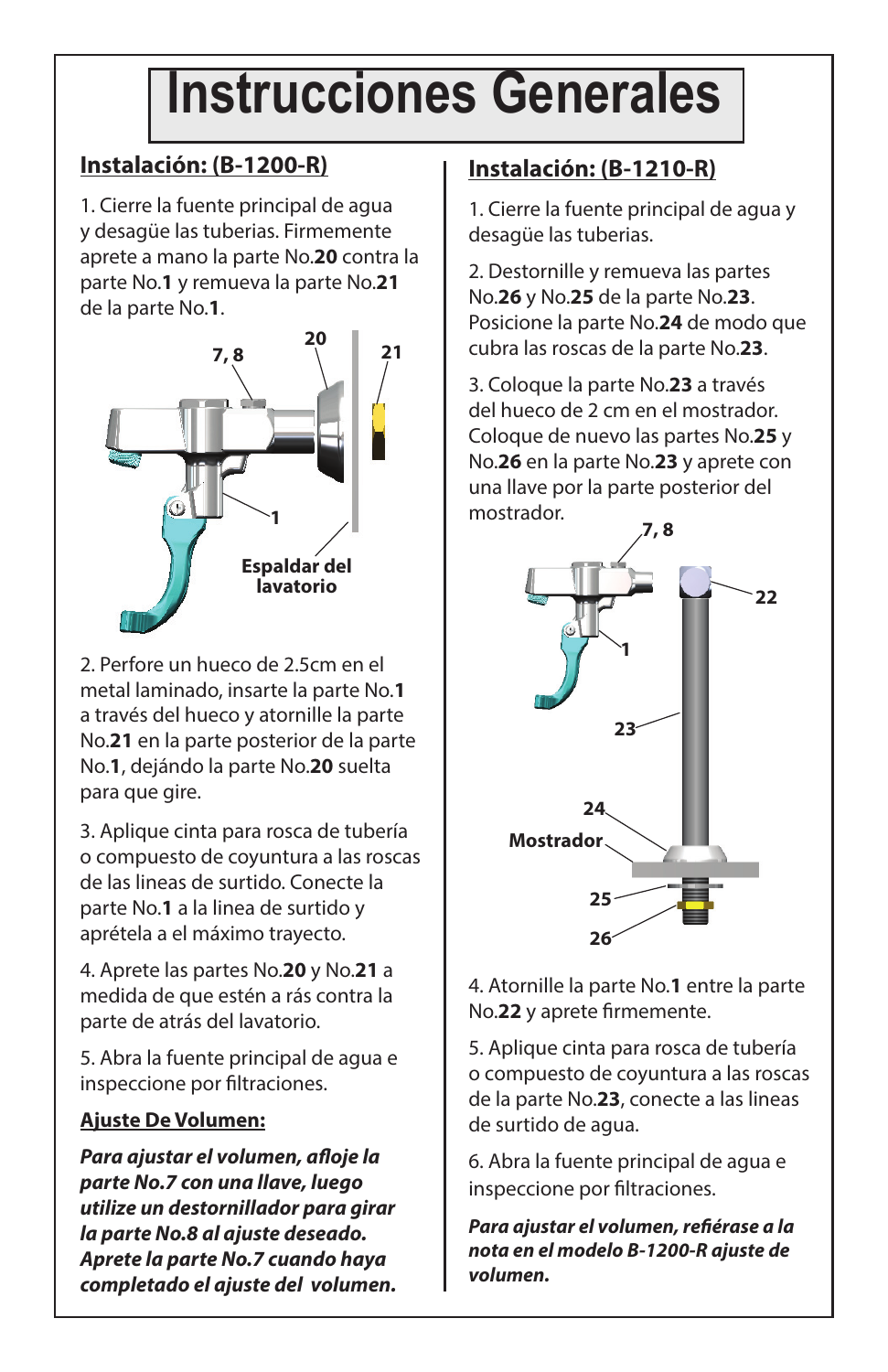### **Instructions Générales**

### **L'Installation: (B-1200-R)**

1. Fermer la réserve de l'eau et égoutter la tuyauterie. Resserrer par main Nº.**20** fermement contre Nº.**1** et enlever Nº.**21** de Nº.**1**.



2. Percer un trou de 2cm dans la tôle. Insérer Nº.**1** à travers le trou et visser Nº.**21** sur le dos de Nº.**1**, en laissant Nº.**20** libre à tourner.

3. Appliquer le ruban en Téflon ou le composé pour les tuyaux aux filets des tuyaux qui fournir l'eau. Brancher Nº.**1** à la sortie du tuyau qui fournir l'eau.

4. Resserrer Nº.**20** et Nº.**21** pour être au même niveau de la surface du dos de l'évier.

5. Recommencer l'eau et vérifier s'il ya a des fuites.

#### **Le Réglage De La Circulation:**

**Pour régler la circulation de l'eau, desserrer Nº.7 avec une clef, puis utiliser un tournevis pour tourner Nº.8 jusqu' au réglage désiré. Resserrer Nº.7 quand le réglage de la circulation être complet.**

### **L'Installation: (B-1210-R)**

1. Fermer la réserve de l'eau et égoutter la tuyauterie.

2. Dévisser et enlever Nº.**26** et Nº.**25** de Nº.**23**. Placer Nº.**24** pour couvrir les filets de Nº.23.

3. Mettre Nº.**23** à travers le trou de 2cm dans le comptoir. Remplacer Nº.**25** et Nº.**26** sur Nº.**23** et resserrer avec une clef au fond du comptoir.



#### 4. Visser Nº.**1** dans dans Nº.**22** et resserrer fermement.

5. Appliquer le ruban en Téflon ou le composé pour les tuyaux aux filets de Nº.**23**, brancher à l'arrivée du tuyau qui fournir l'eau.

6. Recommencer l'eau et vérifier s'il ya a des fuites.

**Pour régler la circulation de l'eau, voir la note pour le réglage du modèle B-1200-R.**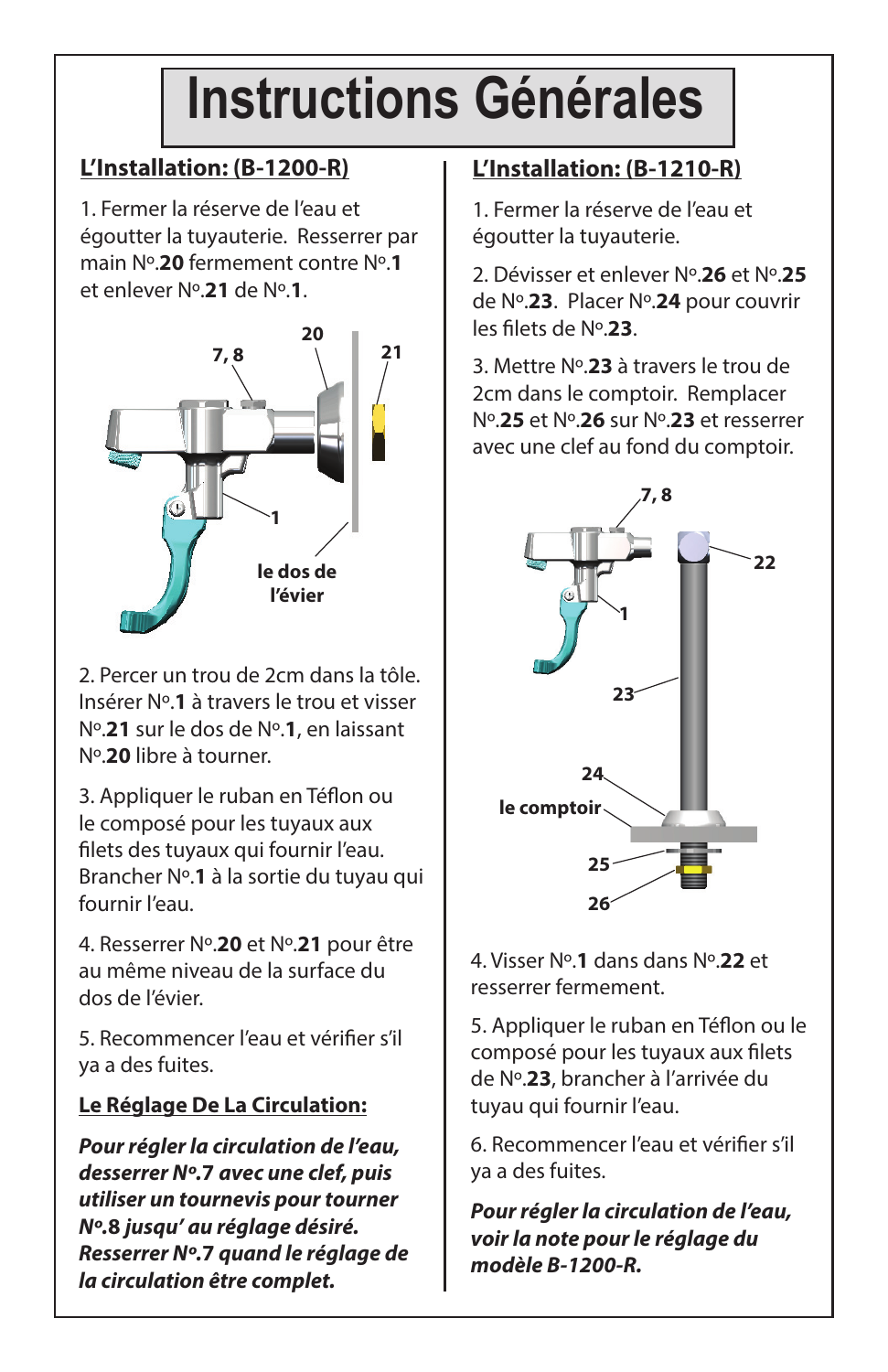## **Allgemeine Anleitungen**

### **Installation: (B-1200-R)**

1. Wasserzufuhr abstellen und Leitungen entleeren. Mit der Hand Nr.**20** fest gegen Nr.**1** anziehen und Nr.**21** von Nr.**1** entfernen.



2. Ein 2cm Loch in das Blech bohren. Nr.**1** durch das Loch führen und Nr.**21** auf die Rückseite von Nr.**1** schrauben. Sicherstellen, daß sich Nr.**20** drehen läßt.

3. Teflonband oder Rohrdichtmasse auf das Gewinde der Wasserzufuhrleitung auftragen. Nr.**1** mit dem Wasserausflußrohr verbinden, so fest wie möglich anziehen.

4. Nr.**20** and Nr.**21** anziehen, so daß sie glatt gegen die Oberfläche der Beckenrückwand anliegen.

5. Wasserzufuhr andrehen und auf Lecks prüfen.

### **Flußeinstellung:**

**Um den Wasserfluß einzustellen, Nr.7 mit einem Schraubenschlüssel losdrehen und dann mit dem Schraubenzieher Nr.8 auf die gewünschte Einstellung drehen. Nach Beendigung der Flußeinstellung Nr.7 anziehen.**

### **Installation: (B-1210-R)**

1. Wasserzufuhr abstellen und Leitungen entleeren.

2. Nr.**26** und Nr.**25** von Nr.**23** losschrauben und entfernen. Nr.**24** so ausrichten, daß das Gewinde von **23** bedeckt wird.

3. Nr.**23** durch das 2cm große Loch in der Abdeckplatte stecken. Nr.**25** und Nr.**26** wieder auf **23** aufsetzen und mit einem Schraubenschlüssel auf der Unterseite der Abdeckplatte festziehen. **7, 8**



4. Nr.**1** in Nr.**22** schrauben und fest anziehen.

5. Teflonband oder Rohrdichtmasse auf das Gewinde von **23** auftragen, mit dem Wasserzufuhrrohr verbinden.

6. Wasserzufuhr andrehen und auf Lecks prüfen.

**Zur Einstellung des Wasserflusses wird auf die Anmerkung zum Wasserfl uß für das Modell B-1200-R verwiesen.**